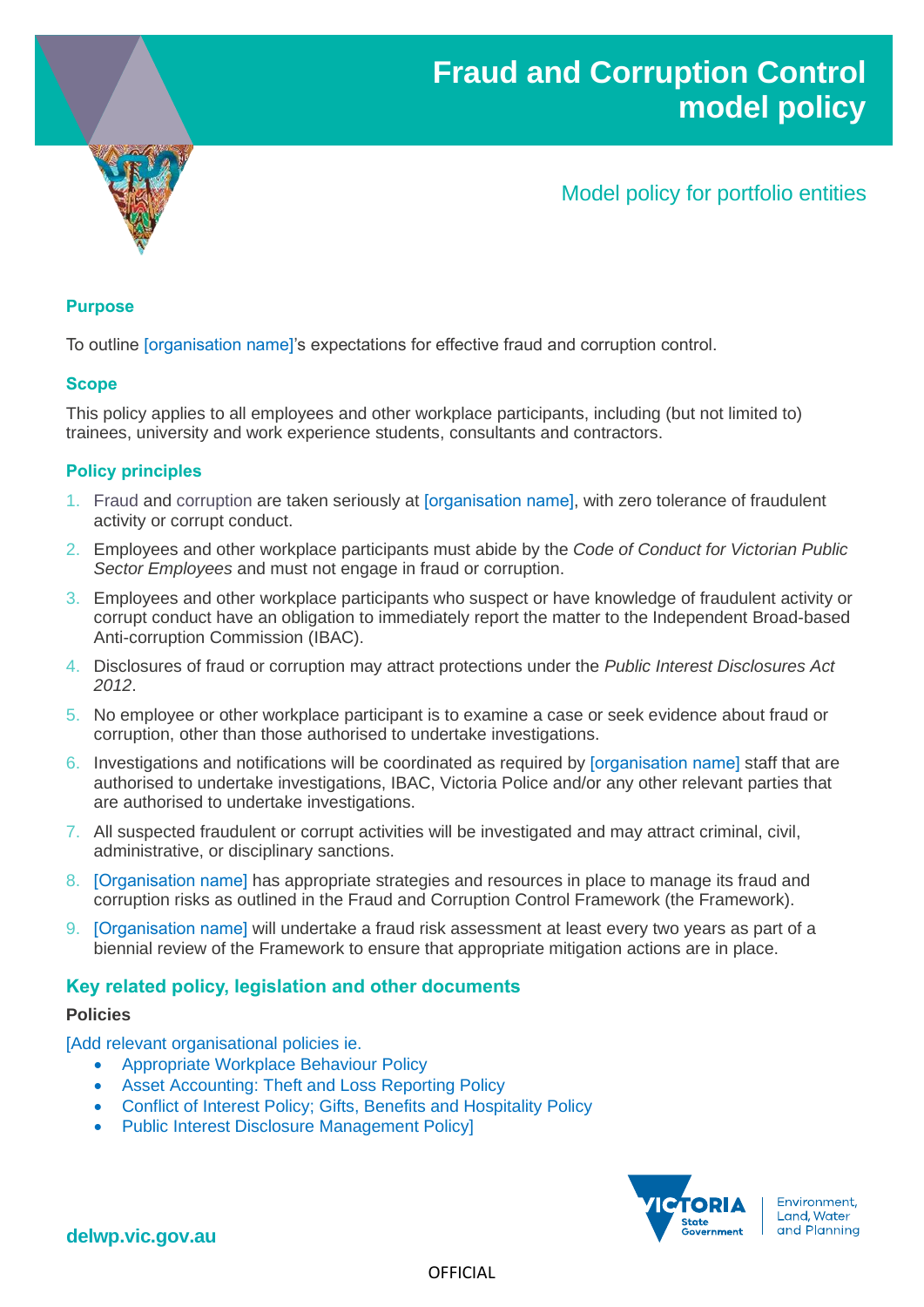#### **Procedures**

[Add relevant organisation procedures ie. Gifts Benefits and Hospitality, Conflicts of Interest and Public Interest Disclosure Management Procedure]

**Forms**

N/A

**Templates**

N/A

#### **Supporting documents**

[Add appropriate documents as required, ie. Fraud and Corruption Control Framework and Plan]

### **Definitions**

**Fraud** is dishonest activity causing actual or potential gain or loss to any person or organisation (including theft of money or other property) by employees or persons external to the organisation, and/or where deception is used at the time, immediately before or immediately following the activity.

**Fraud** also includes the deliberate falsification, concealment, destruction, or use of falsified documentation used or intended for use for a normal business purpose or the improper use of information or position for personal benefit.

**Corruption** is the misuse of public power or position. It includes where a public officer abuses their position of trust to achieve personal advantage or advantage for another person or organisation and acts contrary to the interests of the organisation.

**Corruption** also occurs where a person adversely affects the honest performance of a public officer or public body in the exercise of public functions or powers. For example the manipulation of documents for a permit application may lead to unfair selection.